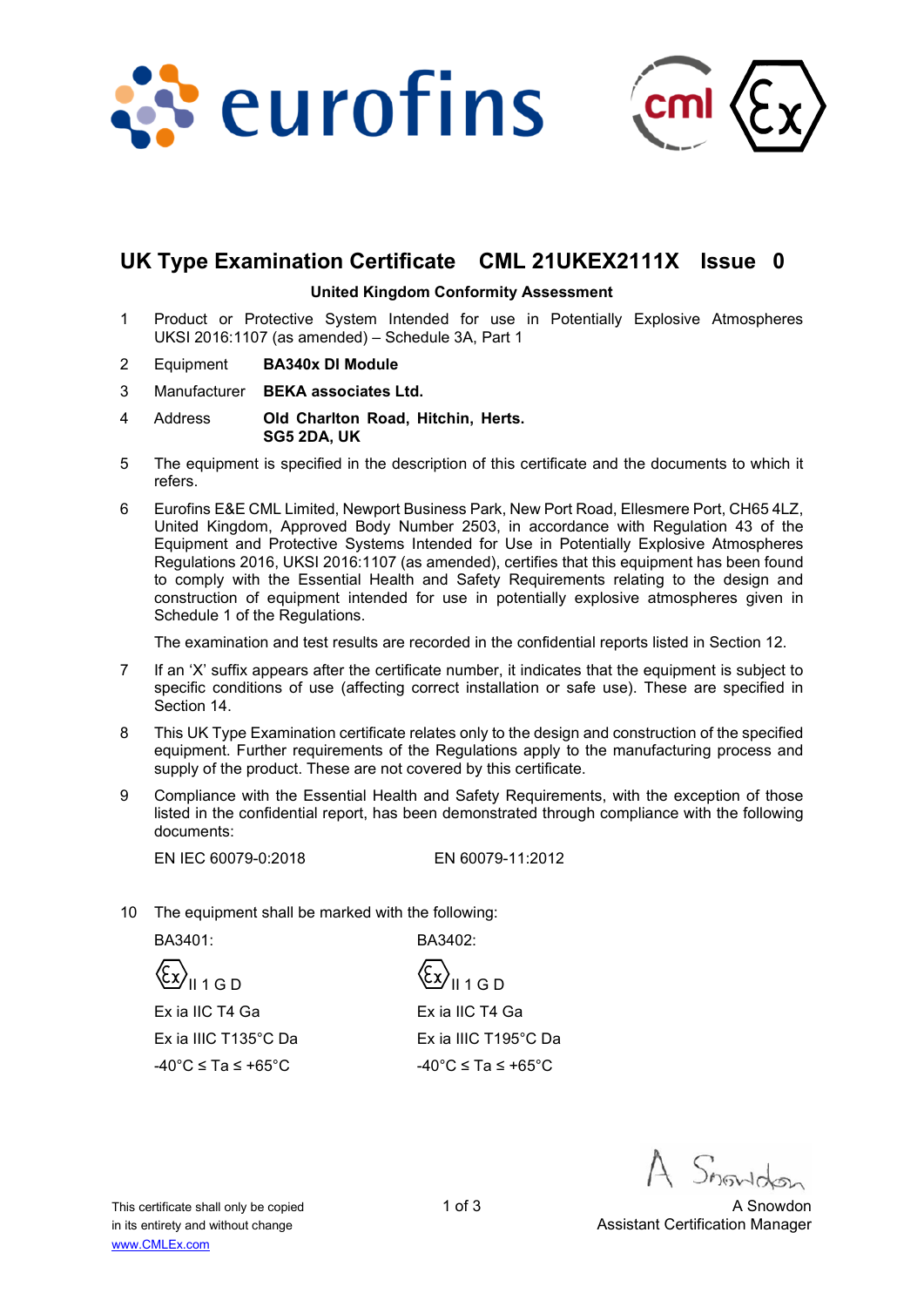



### **11 Description**

The BA340x DI Module is an intrinsically safe module intended for use with the Pageant system. The module comprises circuit boards mounted within a non-metallic enclosure with a single card edge connector for plugging into separately certified equipment (e.g. the Pageant Display unit).

The equipment also carries terminal blocks for the connection to external digital inputs.

The following model types are available:

| Model number  | Description                    |
|---------------|--------------------------------|
| BA3401        | Standard switch inputs         |
| <b>BA3402</b> | NAMUR compatible switch inputs |

Intrinsic safety is achieved by limiting energy storage and discharge, and by connecting to other equipment via intrinsically safe interface devices. The equipment has the following parameters:

| <b>Barrier Power</b><br>in<br>PL <sub>3</sub><br>Terminals 1 -<br>4 | 3V3 supply and<br>data<br><b>PL3 Terminals</b><br>$21 - 40$ | <b>BA3401 Digital Inputs</b><br>$TB1 - TB8$<br>(values are for each<br>input) |                | <b>BA3402 Digital Inputs</b><br>$TB1 - TB8$<br>(values are for each input) |                      |              |        |
|---------------------------------------------------------------------|-------------------------------------------------------------|-------------------------------------------------------------------------------|----------------|----------------------------------------------------------------------------|----------------------|--------------|--------|
| $Ui = 12.4V$                                                        | $Ui = 4.1V$                                                 |                                                                               | $Ui = 0$       |                                                                            | $Ui = 0$             |              |        |
| $I = 2.68A$                                                         |                                                             |                                                                               |                |                                                                            |                      |              |        |
| $Pi = 5.44W$                                                        |                                                             |                                                                               |                |                                                                            |                      |              |        |
|                                                                     | $Uo = 0$                                                    | $U_0 = 4.94V$                                                                 |                |                                                                            |                      | $U_0 = 8.8V$ |        |
|                                                                     | $I_0 = 0$                                                   | $IO = 0$                                                                      |                | $lo = 7.4mA$                                                               |                      |              |        |
|                                                                     | $Po = 0$                                                    | $Po = 0$                                                                      |                | $Po = 16mW$                                                                |                      |              |        |
| $Ci = 0$                                                            | $Ci = 0$                                                    | $Ci = 1.1nF$                                                                  |                | $Ci = 1.1nF$                                                               |                      |              |        |
| $Li = 0$                                                            | $Li = 0$                                                    | $Li = 4\mu H$                                                                 |                |                                                                            | $Li = 4\mu H$        |              |        |
|                                                                     |                                                             |                                                                               | <b>IIA</b>     | $Co =$<br>1000µF                                                           | <b>See</b><br>Note 1 | $Co =$       | $Lo =$ |
|                                                                     |                                                             |                                                                               | <b>IIB</b>     | 1000µF                                                                     | 11A                  | 730µF        | 4.4H   |
|                                                                     |                                                             |                                                                               | <b>IIC</b>     | $100\mu F$                                                                 | 11B                  | 46µF         | 2.2H   |
|                                                                     |                                                             |                                                                               | $\mathbf{III}$ | 1000µF                                                                     | <b>IIC</b>           | $5.5 \mu F$  | 556mH  |
|                                                                     |                                                             |                                                                               |                |                                                                            | Ш                    | $46\mu F$    | 2.2H   |

NOTE 1 - The above load parameters apply when one of the two conditions below is met:

the total Li of the external circuit (excluding the cable) is < 1% of the Lo value or

the total Ci of the external circuit (excluding the cable) is  $< 1\%$  of the Co value.

If neither of the above conditions are met, the load parameters are both reduced by 50%. Additionally, the reduced capacitance of the external circuit (including cable) shall not be greater than 1µF for Groups IIA, IIB, and III, and 600nF for Group IIC.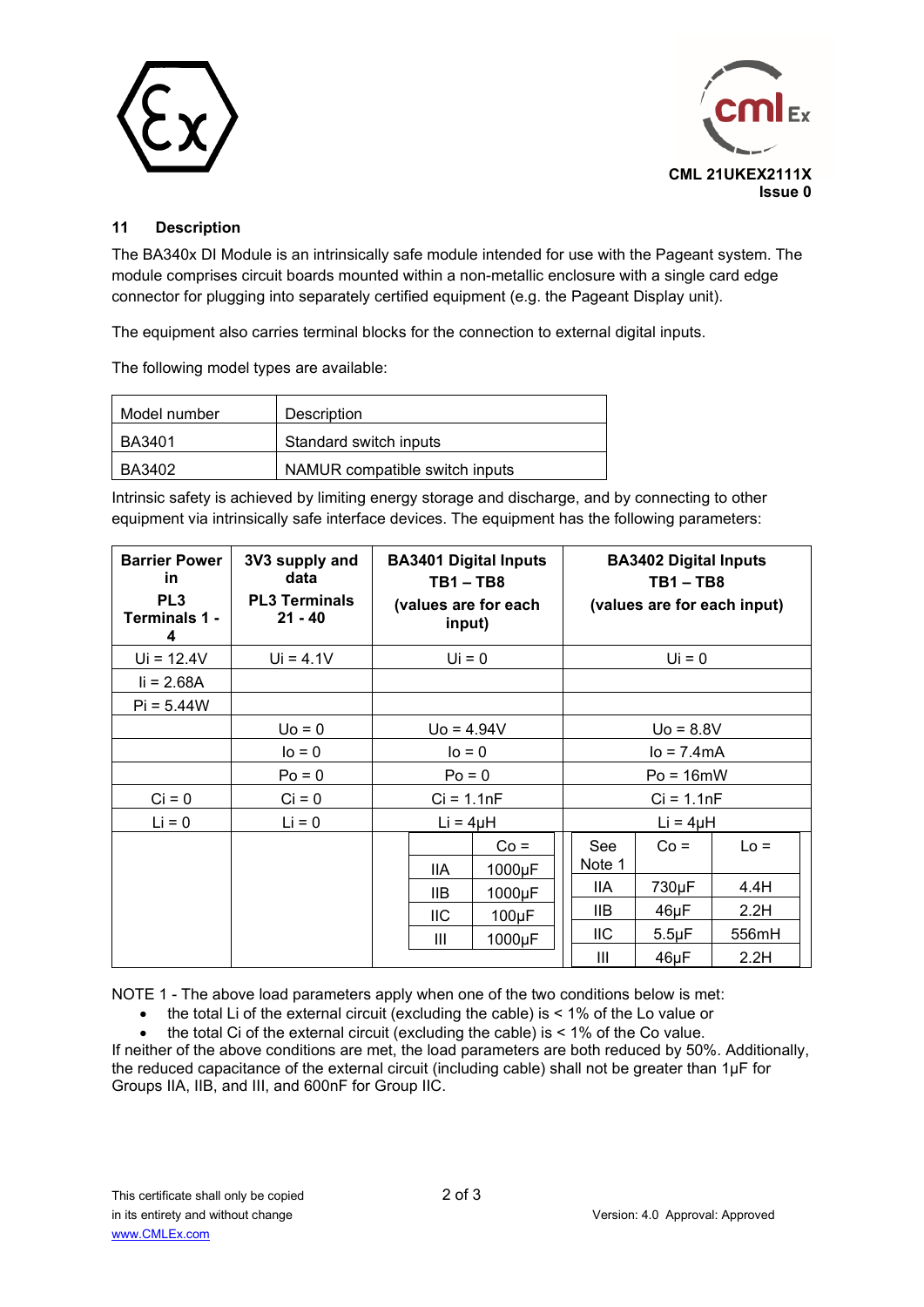



### **12 Certificate history and evaluation reports**

| Issue | Date        | <b>Associated report</b> | <b>Notes</b>               |
|-------|-------------|--------------------------|----------------------------|
|       | 28 Jun 2021 | R13778A/00               | Issue of prime certificate |

Note: Drawings that describe the equipment are listed in the Annex.

#### **13 Conditions of Manufacture**

The following conditions are required of the manufacturing process for compliance with the certification.

- i. Where the product incorporates certified parts or safety critical components, the manufacturer shall ensure that any changes to those parts or components do not affect the compliance of the certified product that is the subject of this certificate.
- ii. The manufacturer shall ensure that sufficient documentation is provided with the equipment pertaining to the architecture and design of the BEKA Pageant System, to permit the user to make the necessary intrinsically safe system calculations and documentation.

#### **14 Specific Conditions of Use**

The following conditions relate to safe installation and/or use of the equipment.

- i. Under certain extreme circumstances, the non-metallic parts incorporated in the enclosure of this equipment may generate an ignition-capable level of electrostatic charge. Therefore, the equipment shall not be installed in a location where the external conditions are conducive to the build-up of electrostatic charge on such surfaces. In addition, the equipment shall only be cleaned with a damp cloth.
- ii. In installations requiring EPL Da, Db, or Dc, the equipment shall be mounted within an enclosure which provides a minimum degree of protection of IP5X and which meets the requirements of EN 60079-0 Clause 8.4 (material composition requirements for metallic enclosures for Group III) and/or EN 60079-0 Clause 7.4.3 (Avoidance of a build-up of electrostatic charge for Group III) as appropriate.

All cable entries into the equipment shall be made via cable glands which provide a minimum degree of protection of IP5X.

iii. This equipment shall only be used as part of a BEKA Pageant System.